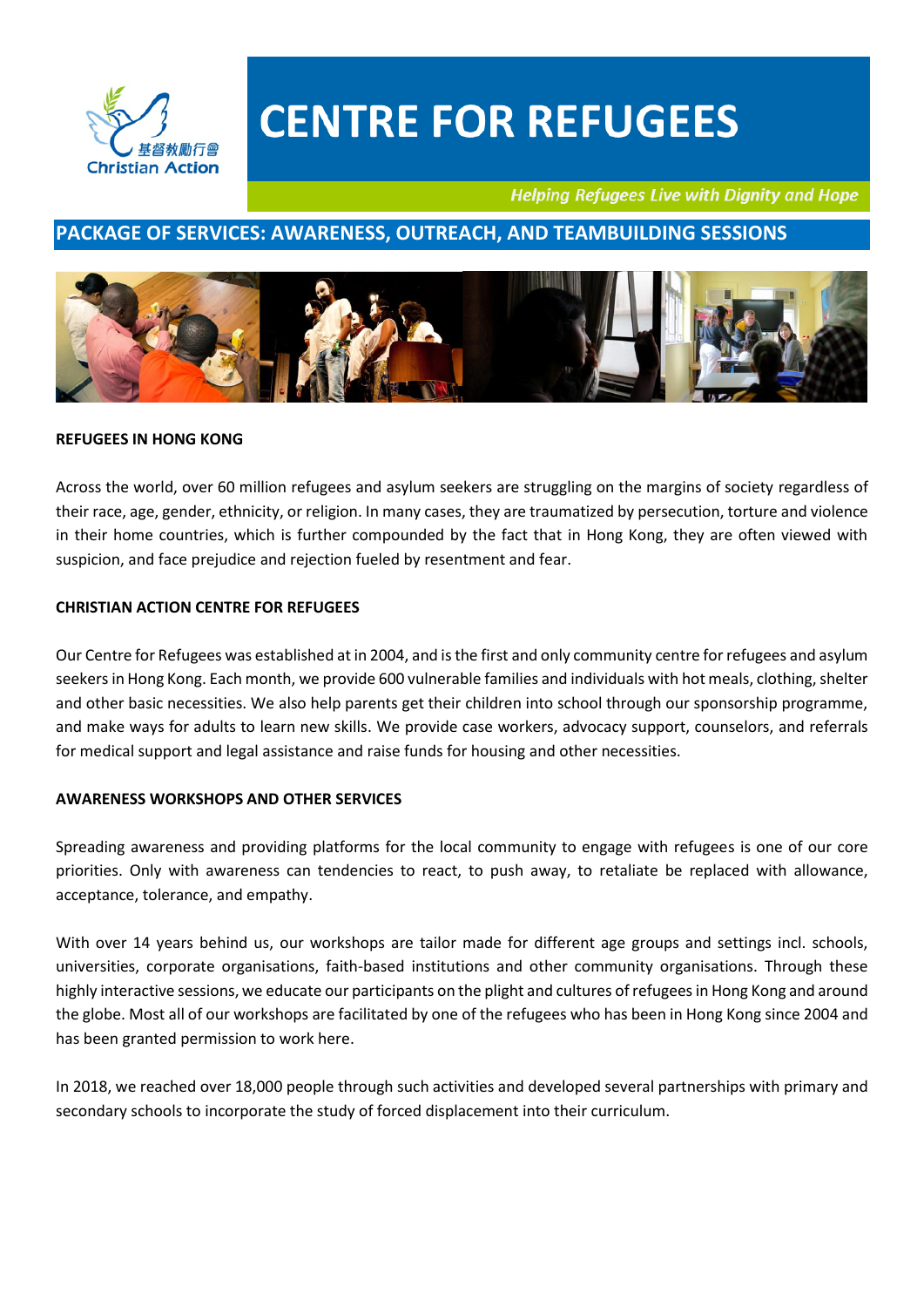

**Helping Refugees Live with Dignity and Hope** 

**PART AND PARTIES** 

### **PACKAGE OF SERVICES: AWARENESS, OUTREACH, AND TEAMBUILDING SESSIONS**



#### **1. Interactive Workshop on Refugee Issues in Hong Kong**

*Delivered by an experienced front-line caseworker or refugee staff from our Centre, this highly engaging workshop provides a first-hand understanding about who refugees are, why they must flee their homes, what struggles they face in Hong Kong and globally, amongst other important issues. Tailored for different age groups and settings.*

| <b>Recommended Duration:</b> | 40 minutes to 1.5 hours |  |
|------------------------------|-------------------------|--|
| Maximum Class Size:          | 300 persons             |  |
| <b>Optional Additions:</b>   |                         |  |
| Refugee Guest Speaker        |                         |  |
| African Drumming             |                         |  |
| <b>African Dancers</b>       |                         |  |
| Pricing:                     | Please inquire          |  |

#### **2. Centre for Refugees Visit and Tour**

*Includes the above interactive workshop on refugee issues followed by a detailed tour of the Centre for Refugees, the only community centre for refugees in Hong Kong, located in Hong Kong's famous Chungking Mansions.*

| <b>Recommended Duration:</b> | 40 minutes to 1.5 hours |  |
|------------------------------|-------------------------|--|
| <b>Maximum Class Size:</b>   | 30 persons              |  |
| <b>Optional Additions:</b>   |                         |  |
| Refugee Guest Speaker        |                         |  |
| Lunch/ Dinner at HK's only   |                         |  |
| soup kitchen for refugees    |                         |  |
| Pricing:                     | Please inquire          |  |

#### **3. Refugee Walk (Tour)**

*Includes the above Centre for Refugees visit, followed by a tour of surrounding districts to glimpse into a refugee's life in Hong Kong, with stop overs at religious buildings frequented by our clients, the office of the United Nations High Commissioner for Refugees, former food ration collection points, optional home visit, etc.* 

| <b>Recommended Duration:</b>                                              | 1.5 hours      |  |
|---------------------------------------------------------------------------|----------------|--|
| <b>Maximum Class Size:</b>                                                | 25 persons     |  |
| <b>Optional Additions:</b><br>Refugee<br>Guest<br>Speaker<br>(Home Visit) |                |  |
| Pricing:                                                                  | Please inquire |  |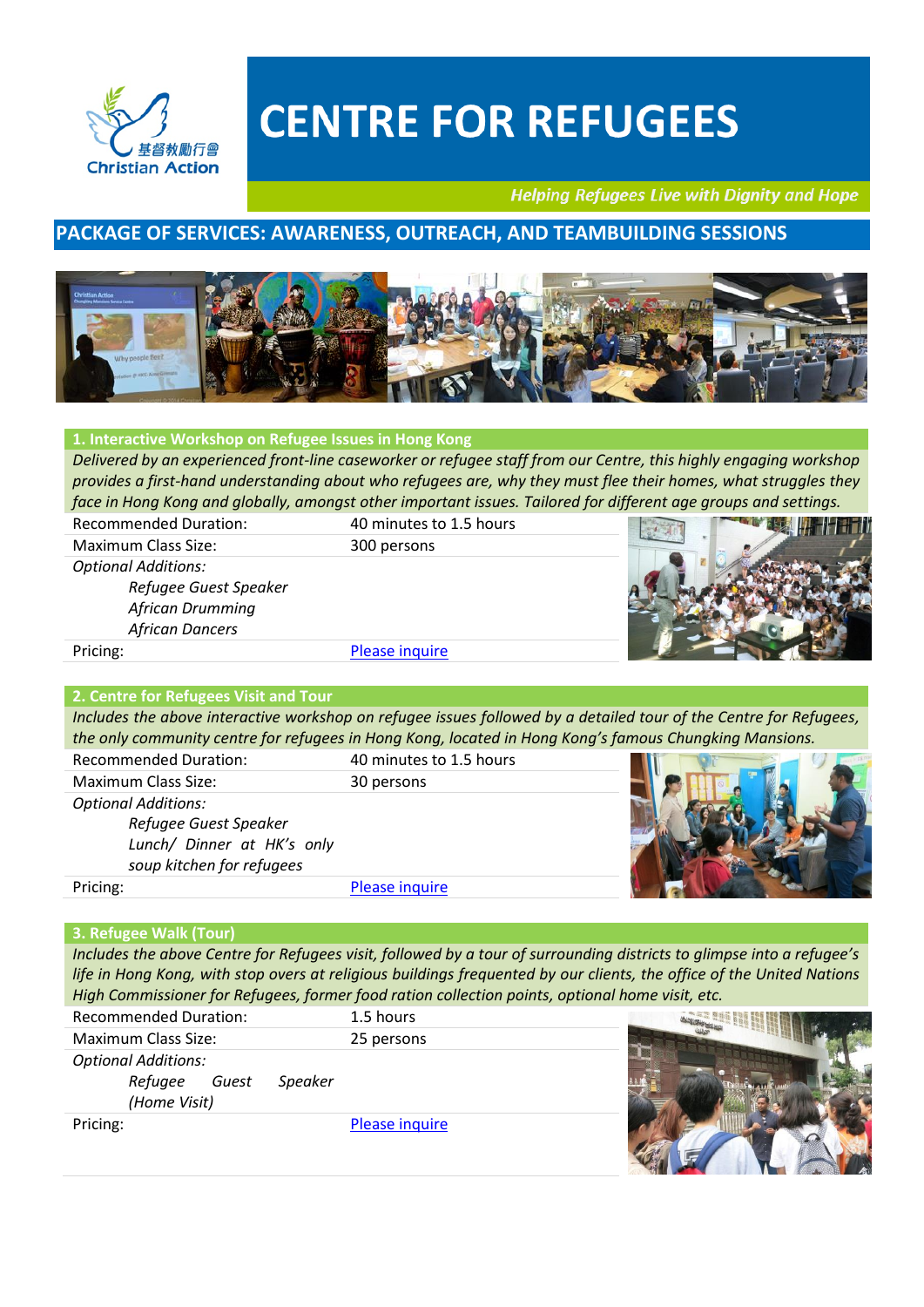

**Helping Refugees Live with Dignity and Hope** 

### **PACKAGE OF SERVICES: AWARENESS, OUTREACH, AND TEAMBUILDING SESSIONS**

#### **4. Jewelry Making/ Fabric Printing with Refugee Women**

*Led by refugees and asylum seeker women, participants will be exposed to first-hand sharing on refugee experiences and have a chance to create their own wearable pieces of African and South Asian forms of adornment incl. jewelry or fabric prints. Ideal for fairs, exhibits, CAS, corporate team-building, etc.*

| <b>Recommended Duration:</b> | Negotiable            |
|------------------------------|-----------------------|
| Maximum Class Size:          | 300 persons           |
| Pricing:                     | <b>Please inquire</b> |



#### **5. Community Awareness and Advocacy Campaigns**

*Ideal for specific projects, human rights clubs, or if students have already started an awareness or advocacy campaign. Our staff provide guidance on refugee issues and work closely with students/groups on specificities.*

| <b>Recommended Duration:</b> | 40 minutes to 1.5 hours |  |
|------------------------------|-------------------------|--|
| Maximum Class Size:          | 100                     |  |
| <b>Optional Add-ons:</b>     |                         |  |
| Refugee Guest Speaker        |                         |  |
| Pricing:                     | Please inquire          |  |

#### **6. Football for Life**

*Engage in a friendly match or host a tournament in your school grounds with our multiple-championship winning refugee football team. Our team is called United Colours of Christian Action (UCCA) and they are a bunch of fun and sports-loving guys. Great for team-building and to hear first-hand refugee experiences of our players.*

| <b>Recommended Duration:</b> | 40 minutes to 1.5 hours |  |
|------------------------------|-------------------------|--|
| <b>Maximum Class Size:</b>   |                         |  |
| Pricing:                     | Please inquire          |  |
|                              |                         |  |

#### **7. Human Library**

*The concept of human library* 

The human library project emerged in Denmark for people who encountered any kind of social injustice, to speak to the audience and raise public awareness of the issues first hand. The project portrays humans as a book, to address their experiences of stigma, stereotype and prejudices. It's core value, 'don't judge a book by its cover', human library is an interesting way to draw public attention and achieve greater understanding. With a view to unjust accusations and prejudice, human library demonstrates satisfactory outcomes and is expected to elevate interaction between refugees and the audience, and also, empower refugees by providing them a platform to speak out for themselves. At our Outreach Human Library you can select between 2-9 "books" (Refugees) to share their story.

| <b>Recommended Duration:</b> | 1.5 hours to 2 hours |
|------------------------------|----------------------|
| Maximum Class Size:          | 150                  |
| Pricing:                     | Please inquire       |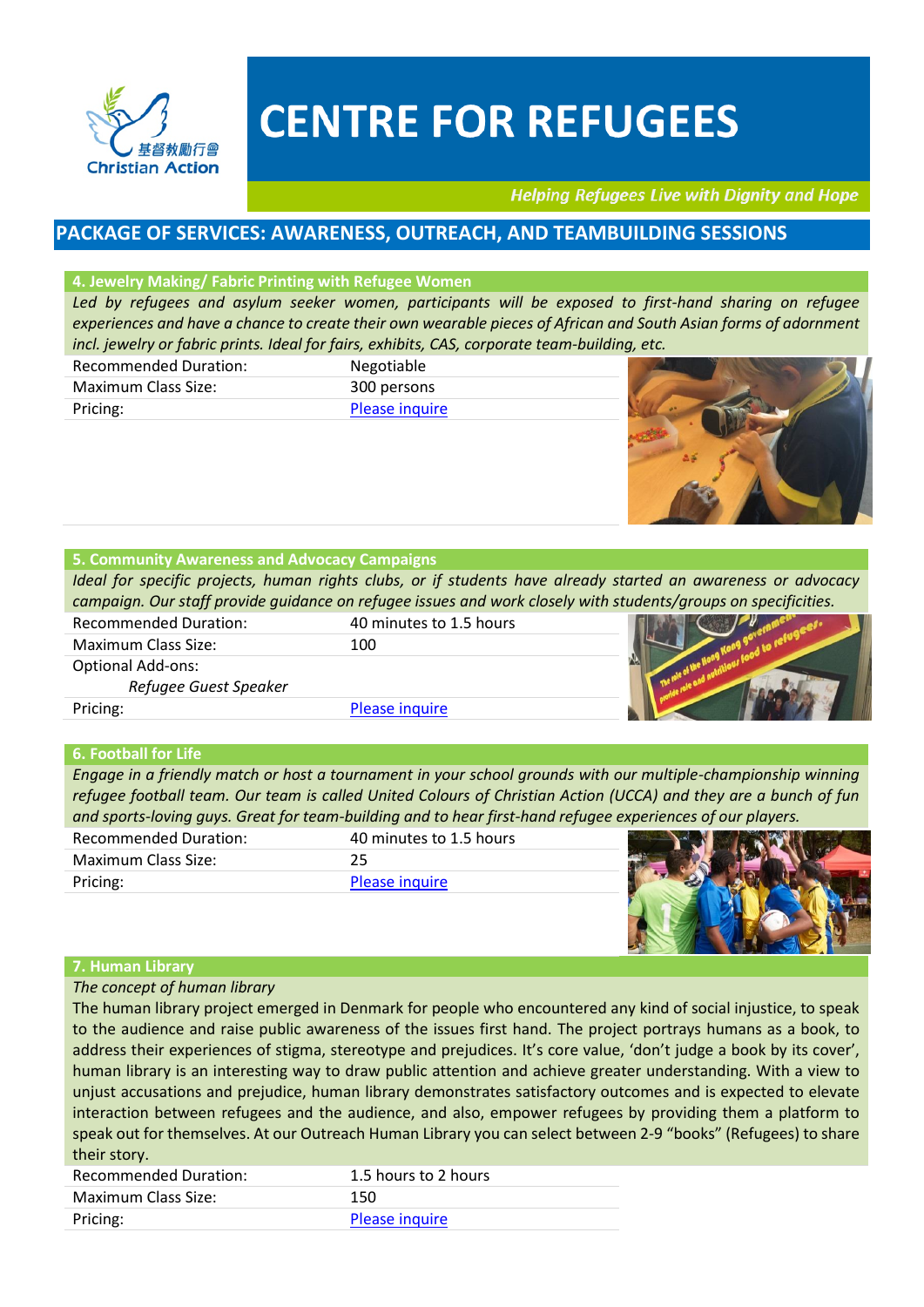

**Helping Refugees Live with Dignity and Hope** 

### **PACKAGE OF SERVICES: AWARENESS, OUTREACH, AND TEAMBUILDING SESSIONS**

#### **Other Ideas**

*We welcome new ideas and can tailor-make workshops and services to suit your needs, be it for corporate teambuilding, fairs, classes and lectures, parties. etc.* 

*Below are some ideas from previous years:* 

- *Take refugee children, youth, and parents to museums, parks, theme parks, concerts, or show them HK life.*
- *Get organized with your colleagues and school mates teach a new skill or sport!*
- *Cook and serve food at the only soup kitchen for refugees in HK.*
- *Give warmth and sustenance by hosting/participating in our drives for clothes, diapers, appliances, and nonperishable food items.*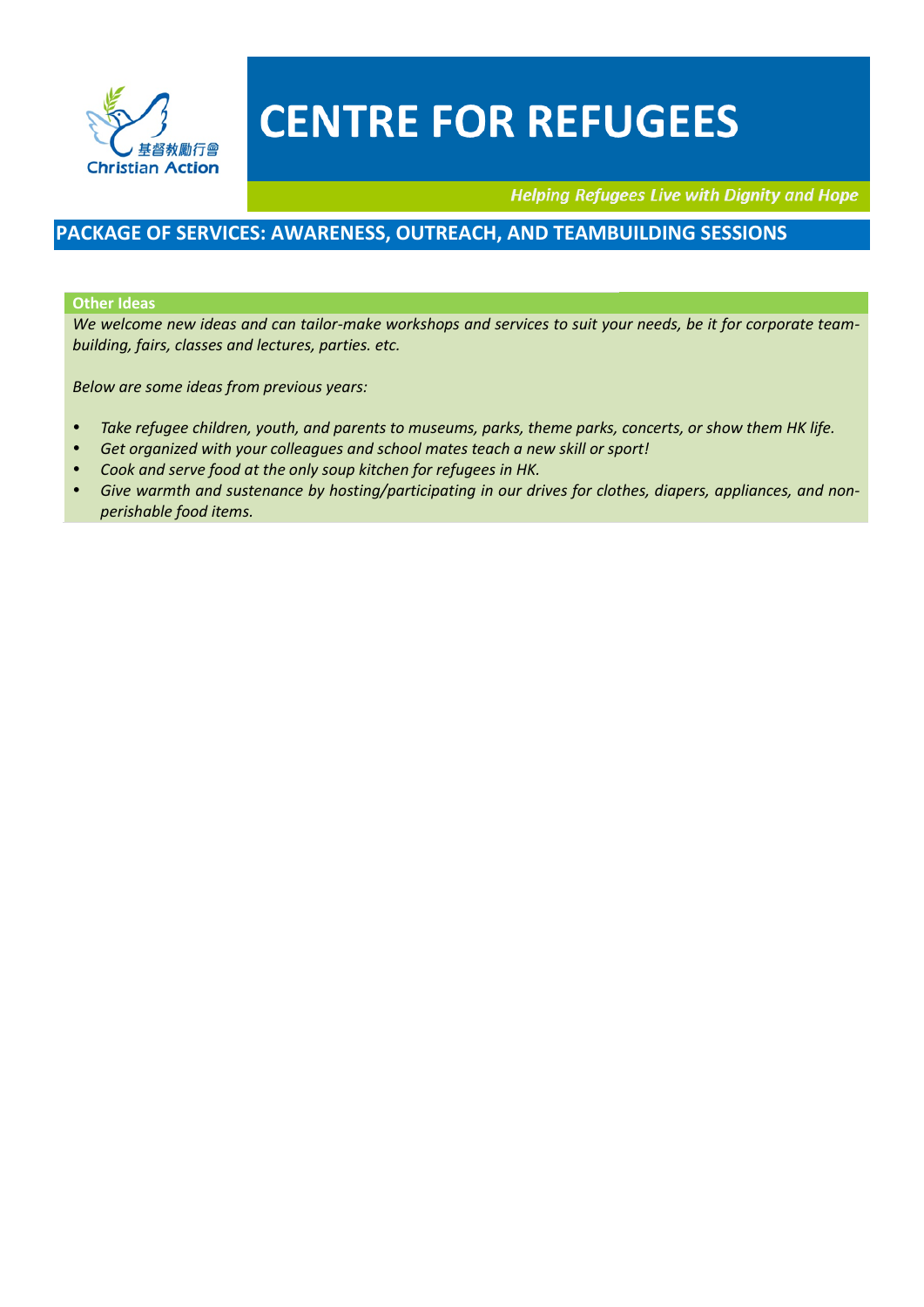

**Helping Refugees Live with Dignity and Hope** 

### **PACKAGE OF SERVICES: AWARENESS, OUTREACH, AND TEAMBUILDING SESSIONS**

#### **BOOKING GUIDELINES**

- Your booking will be confirmed within 7 days after submission of the completed form **with your signature and school/organisation chop**.
- An invoice will be sent to your school following confirmation of booking and services.
- Please note that **payment must be received at least 7 days prior** to the event to give us time to make arrangements. We are unable to entertain bookings without receiving payments.
- Payments can be made either (1) by writing a **cheque** to "Christian Action—Charity Services" and mailed to Christian Action Centre for Refugees, No. 6, 16/F, Block E, Chungking Mansions, 36-44 Nathan Road, Tsim Sha Tsui, Kowloon, Hong Kong; or (2) by making a **bank transfer** to our HSBC bank account number 567-320973- 005 and e-mailing us a scan of the bank deposit slip to track your payment.
- It is **highly recommended that a teaching staff is present** during certain workshops to provide follow-up support to students if necessary. Centre for Refugees is not responsible for students' support needs after the workshop.
- All activities will be automatically cancelled when the No. 8 typhoon, or red/ black rainstorm warnings are hoisted, or if the schools are closed for other reasons deemed by the Education and Manpower Bureau of Hong Kong.
- Activities may be rescheduled to a later date if agreed upon by both Centre for Refugees and the school.
- If you have questions prior to filling in the booking form, please feel free to contact our staff at 2723 6626 during office hours (9 am  $-6$  pm from Monday to Friday).
- **Please complete and email the attached 'BOOKING FORM' to [janine.heer@christian-action.org.hk.](mailto:janine.heer@christian-action.org.hk)**